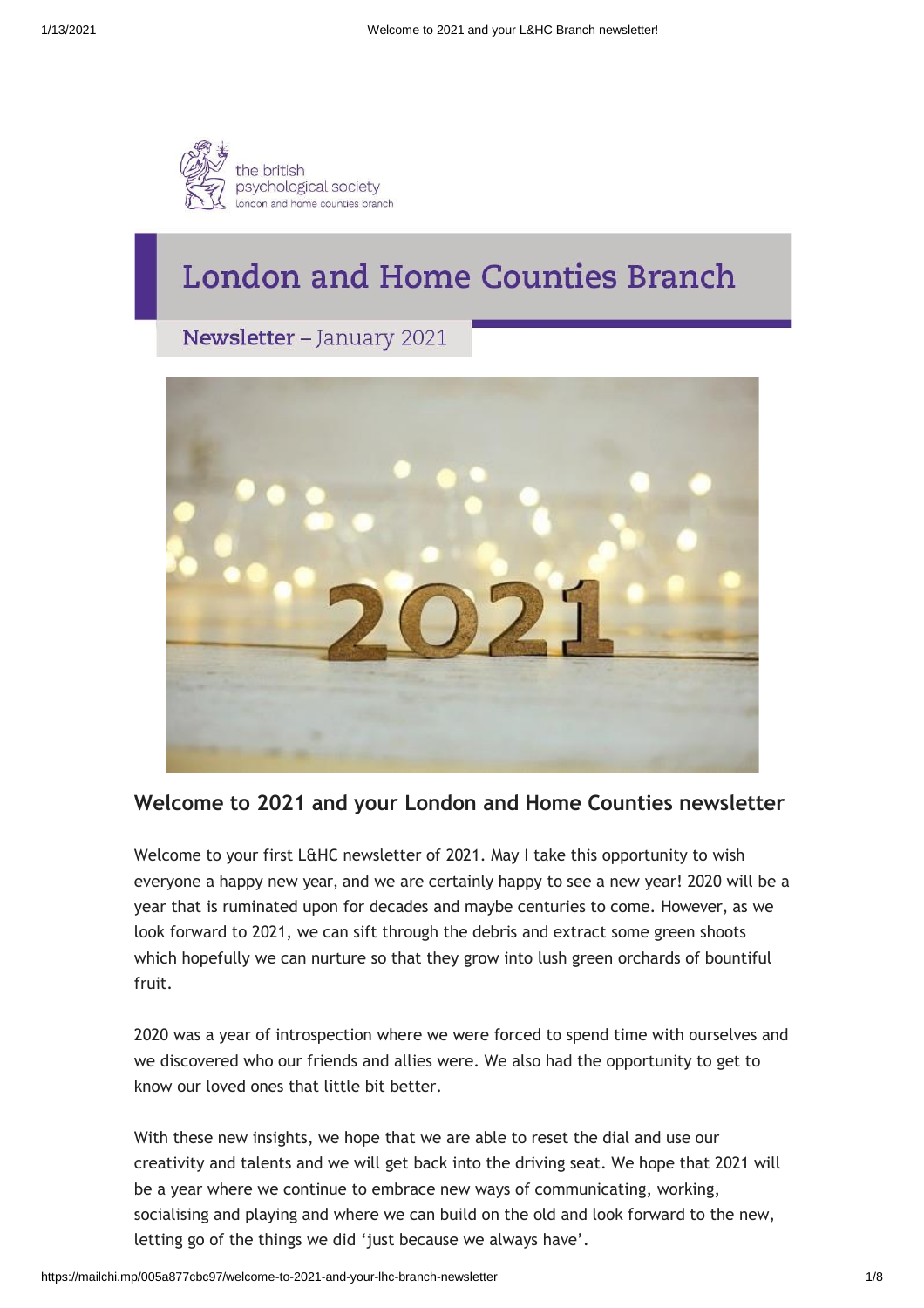We hope that we are able to use this new platform to develop ourselves, our families, our communities and our society so that we are even more ready and resilient when faced with the challenges and opportunities 2021 has in store for us.

So from the BPS L&HC committee, we wish you a happy, healthy and prosperous 2021.

# **Verena West L&HC Honorary Secretary**



# **Diversity, equality and inclusion**

The last few months have been very active for the L&HC committee as we organised, and continue to organise, activities and events for 2021. We welcome your feedback on previous current and future events as this enables us to improve our service to you, our members.

Various events around the world during 2020 highlighted the ongoing issues that surround diversity, equality and inclusion. Many of these issues have existed within society for centuries, and further dialogue and action is urgently required to witness the changes that we want to see in future.

It is appropriate therefore to focus on diversity, equality and inclusion as the theme for our first newsletter of this year. As a committee our intention is to continue to work internally and with other organisations by listening, sharing, reflecting and most importantly acting against inequality, discrimination and injustice in all of its forms.

We hope you will engage with our events pertaining to this and work with us to move this agenda forward. In the meantime, here are a few quotes from members of the BPS L&HC committee outlining what diversity and inclusion means to them.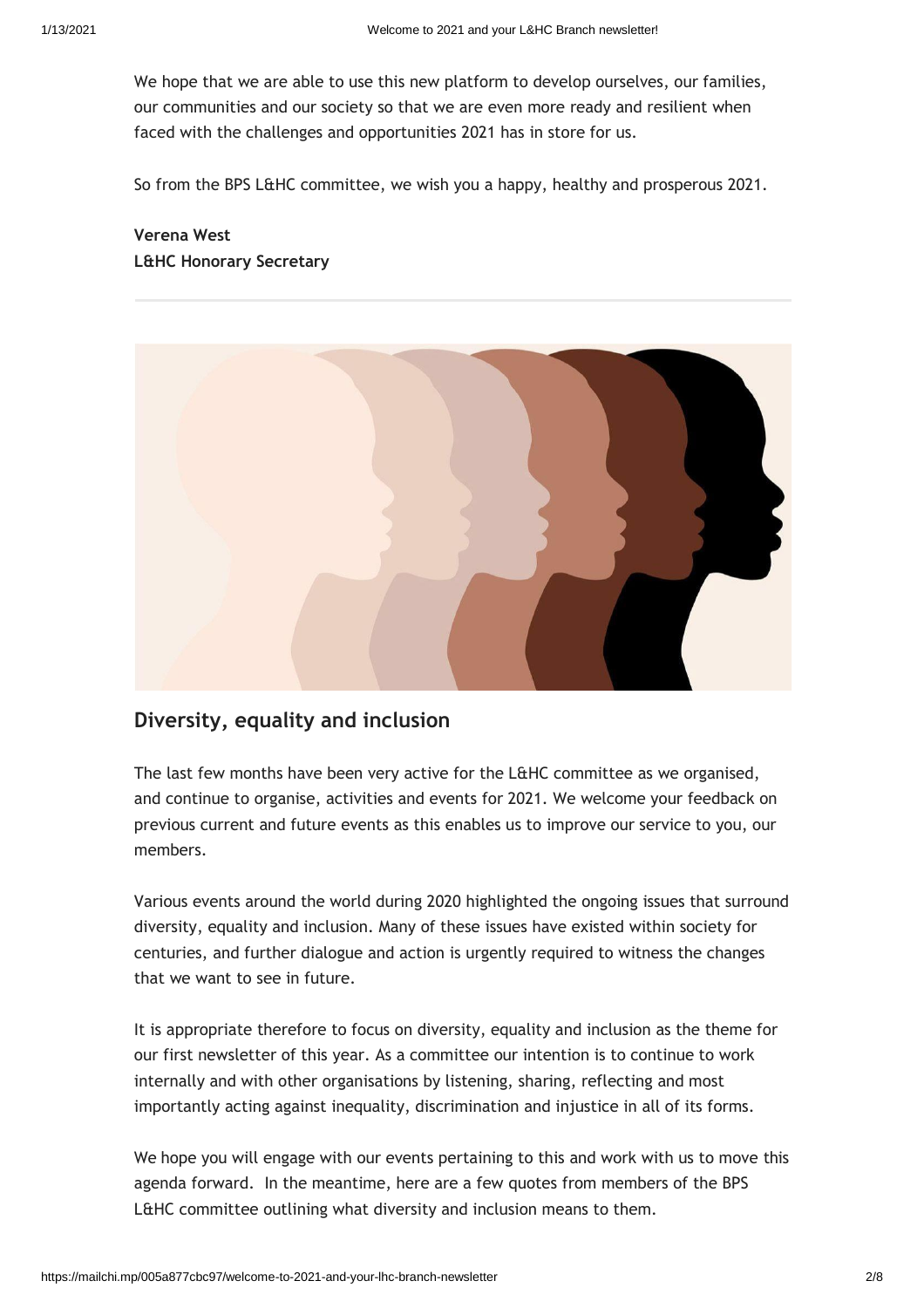# **Olga Cecilia Farach L&HC Committee Member**



### **Silvia Gerea**

"I strongly believe that to be engaged you must feel included and valued. With a holistic approach we can create an inclusive culture where difference is valued, encouraged and supported."



#### **Olga Cecilia Farach**

"All of us are holistically and universally equal, your person is the same as my person, my person is the same as your person."



#### **Meryem M Cilaci**

"As one year comes to an end, a virus, Covid-19, has put humanity at risk without discrimination. It has shown us that we are all equal and can only survive if we join hands and work together. I hope that after the pandemic, as we look forward to 2021 and beyond, we will be more sensitive and mindful about equality and diversity."



#### **Sean O'Connell**

"Equality and diversity should allow individuals to flourish on the basis of their merit, rather than the allocation of talent due to factors unrelated to competence."

#### **Michelle Williams**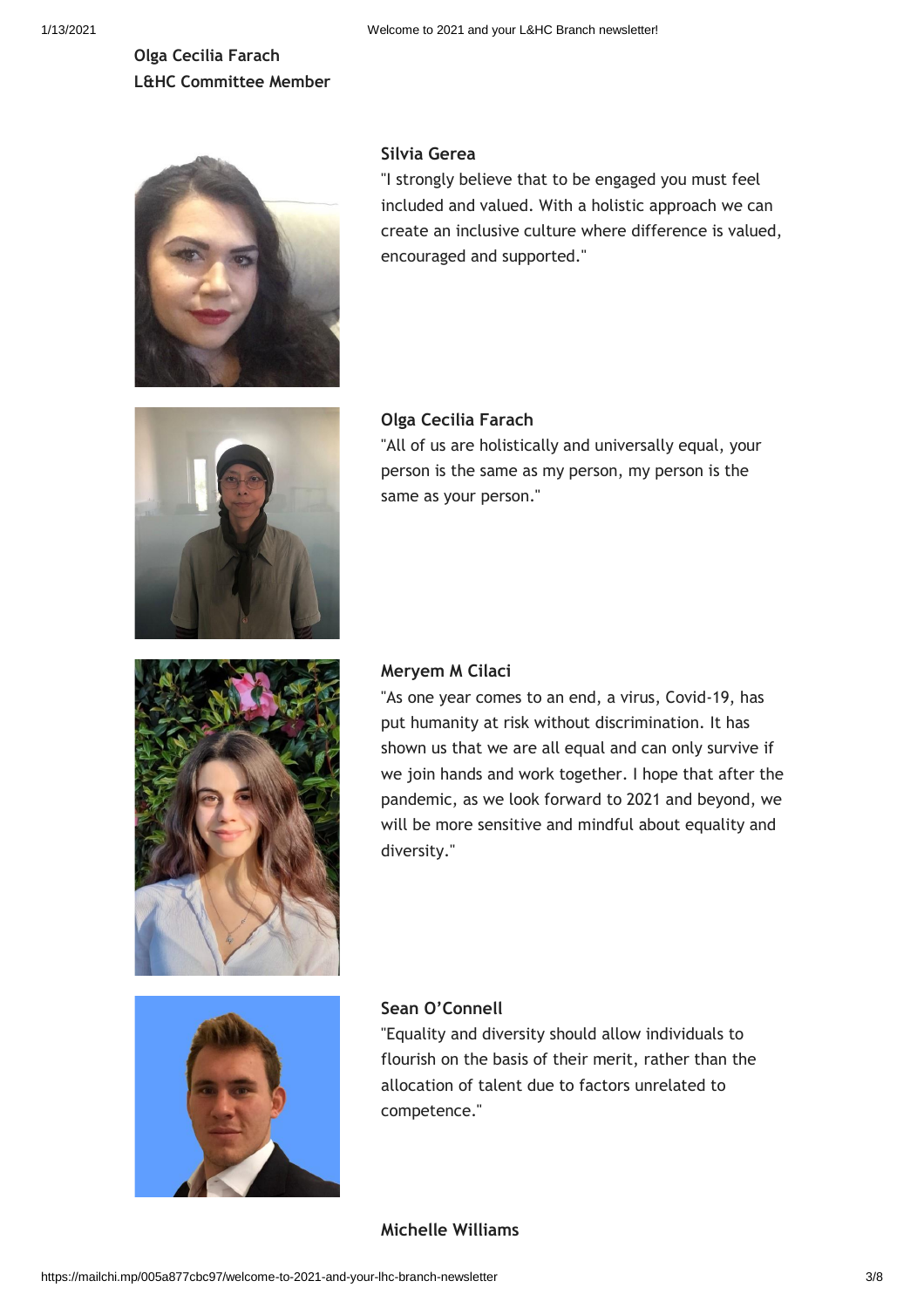

1/13/2021 Welcome to 2021 and your L&HC Branch newsletter!

"By valuing equality and diversity in our teams we have greater strength and innovation, and are better able to tackle mental ill-health and other social and clinical issues."



#### **James Barr**

"What do we mean by equality? It is a fact of life that we all differ across many dimensions, so unless we are clones we can never all be equal. Nor would we want to be. It is the differences that make us interesting, enrich life for all of us and should be appreciated."

"There are many sources of difference, both genetic and environmental (e.g. skin colour, height, weight, neural structures, physical attractiveness, financial status, health, lifehistory, religion, culture, personality, identity, values etc.) as well as the decisions we make ourselves. The challenge, as a society, is to always be fair, to give a hand-up to those who are disadvantaged, to support everyone to flourish, and to reduce the massive gap between the poor and the wealthy.

"We need to focus on creating equitable outcomes for everyone. That starts with doing much more to create equal opportunities. The factors above have a big impact on us before we even enter higher education or the workplace and affect the rest of our lives. We need to find a way for society to pursue excellence and at the same time not give an unfair advantage to the children of those who have succeeded. If we truly believe in meritocracy we would restrict private education as well as inheritance and family-based financial and social capital advantages. Diversity also means diversity of thought. We need to accept that people can have valid reasons for views that differ from our own and that disagreeing with us does not make someone morally unacceptable.

"We need to take a long, hard look at how organisations make decisions about who is given the chance to succeed, who is not and who is excluded. And that includes the BPS. I look forward to the recommendations of the BPS DEI Taskforce. A good start would be to publish comprehensive demographics about the membership, especially divisions and trainees. If the data is anything like that produced by the Clearing House for Postgraduate Courses in Clinical Psychology, most people will be quite shocked."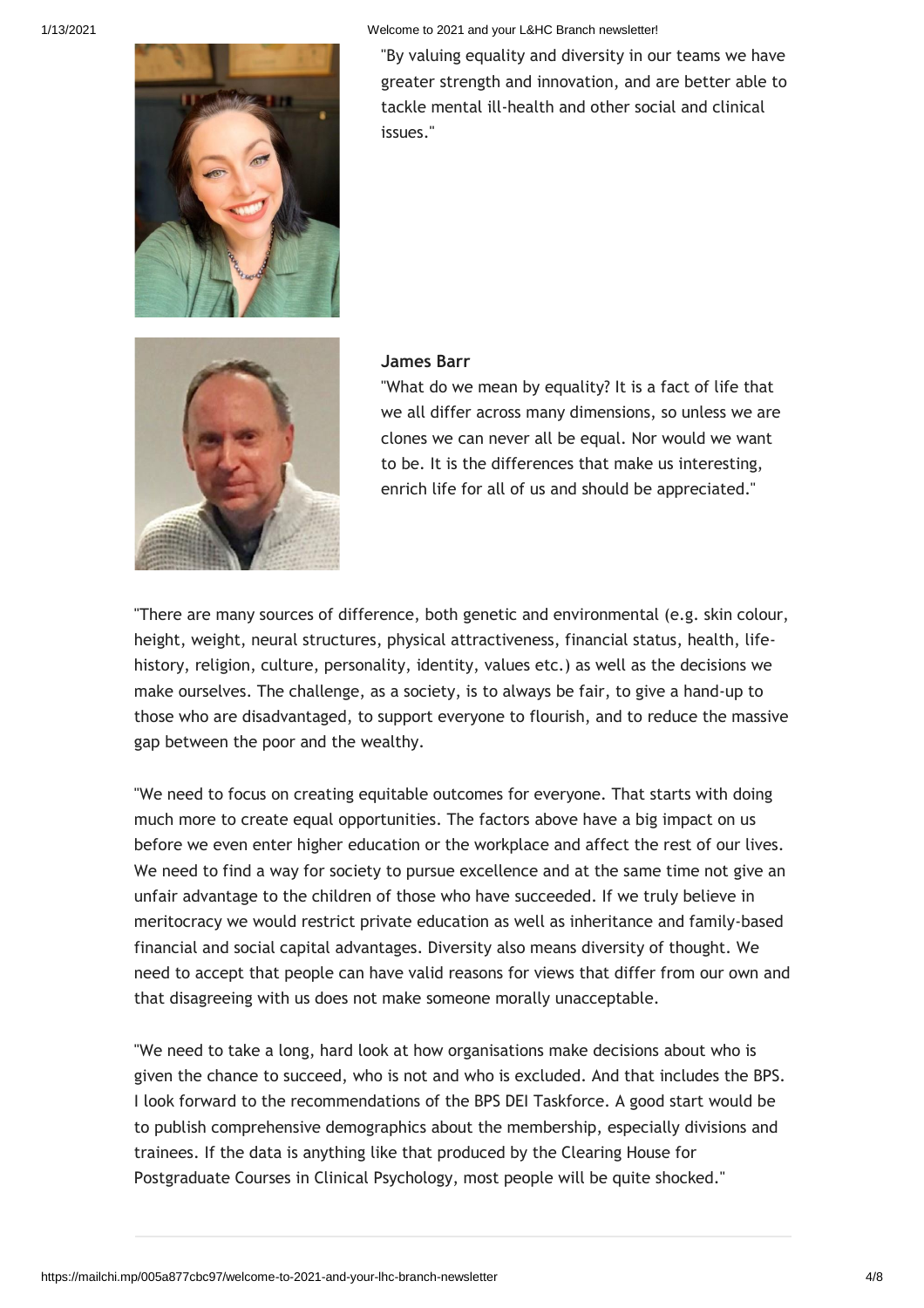

# **Difference is desired and necessary**

Most rational people make decisions based on logic and principles. For me, that means all humans have the same brains, their own talents and passions and their own unique experiences and perspectives. Every human has abilities, knowledge and skill that I do not possess. The above is true regardless of any apparent differences.

In fact, the above superior abilities to mine may come from, or have been developed by, apparent differences. Humans are a social species, we are hard-wired to form and live in groups. Group conformity and all sorts of biases can, and do, lead to exclusion of the other.

People who see their allegiance to their human group rather than to their immediate group seem able to see strength in difference. They welcome difference for what it brings to us all. Some people talk of diversity and inclusion being about tolerance of difference. Tolerance implies putting up with something undesired.

Others talk of inclusion. Inclusion implies bringing into a group someone who is an outsider.

To me, difference is desired and necessary. When difference is seen as desired and necessary inclusion happens automatically. When difference is seen as desired and necessary there is no need for tolerance. When differences are seen as desired and necessary they become something to be harnessed for the benefit of all.

**Dr Nigel MacLennan L&HC Chair**

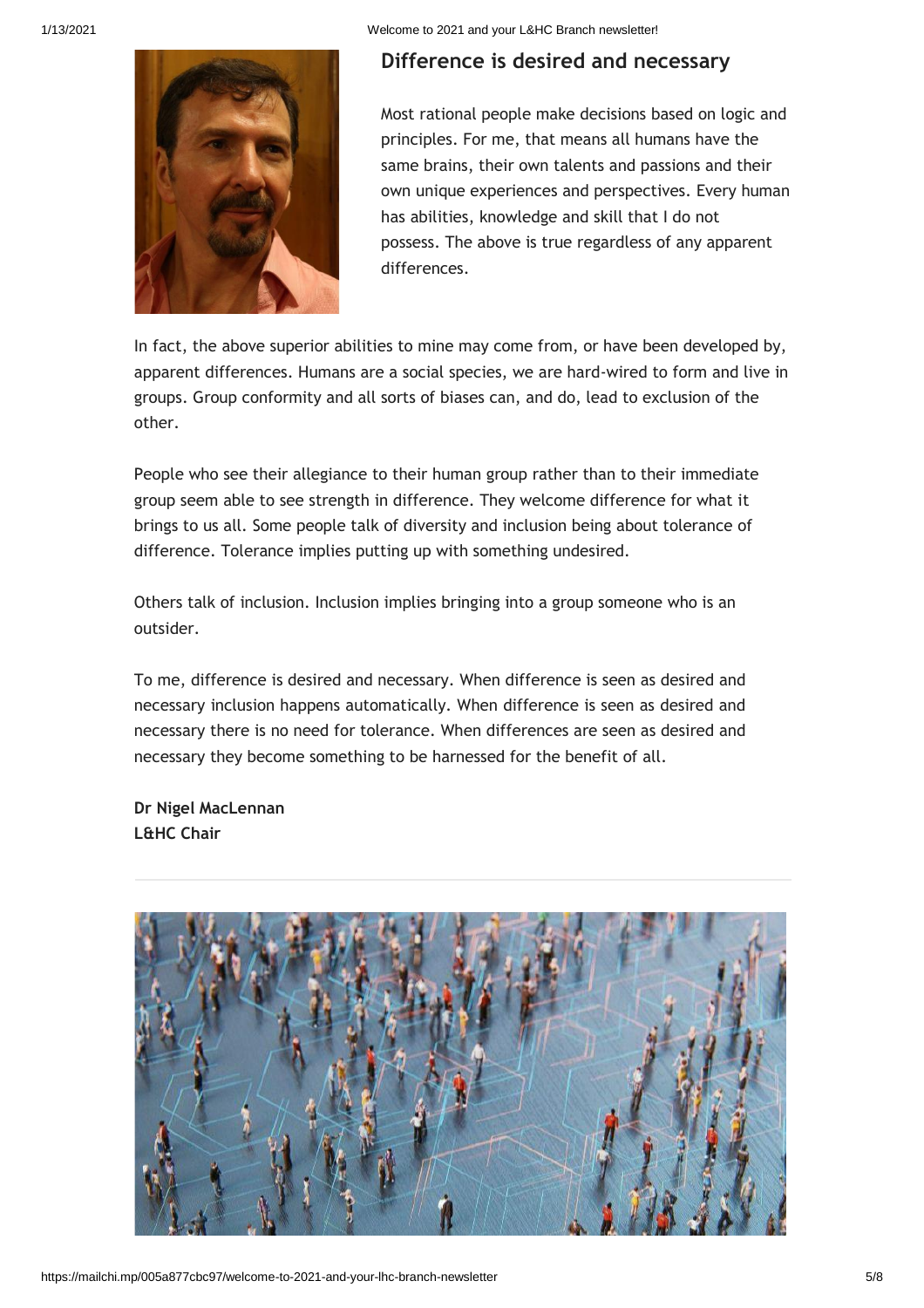### **Upcoming events**

#### **12 January, 6-7pm – [Online networking event: thriving in 2021](https://www.bps.org.uk/member-microsites/london-and-home-counties-branch/events)**

2020 tested our resilience, ability to cope with uncertainty, and our adaptability to change. As we start a new year we are organising a virtual members networking event focusing on the psychological skills that can be learnt and implemented so we can thrive in the new year under any conditions.

This event will allow members to share the various psychological strategies they endorse which can help anyone to flourish whatever the circumstances. Some of the L&HC committee members will be on the call to welcome you and we look forward to seeing you there.

[Further details can be found on the L&HC website.](https://www.bps.org.uk/member-microsites/london-and-home-counties-branch/events)

#### **[11 February 2021, 6-8pm](https://www.bps.org.uk/events/postgraduate-meet-0) – Postgraduate meet up**

This webinar provides postgraduate students with the opportunity to present their research to peers, obtain constructive feedback and network in an informal environment. [Register via the BPS website.](https://www.bps.org.uk/events/postgraduate-meet-0)

If you are interested in speaking at the event, please contact [Lloyd Emeka via Twitter.](https://twitter.com/nathan78)



**Event review - can Goal Attainment Scaling (GAS) be used to measure Covid-19 pupil interventions?**

As part of the BPS Covid-19 programme Dr James Galpin and Verena West hosted a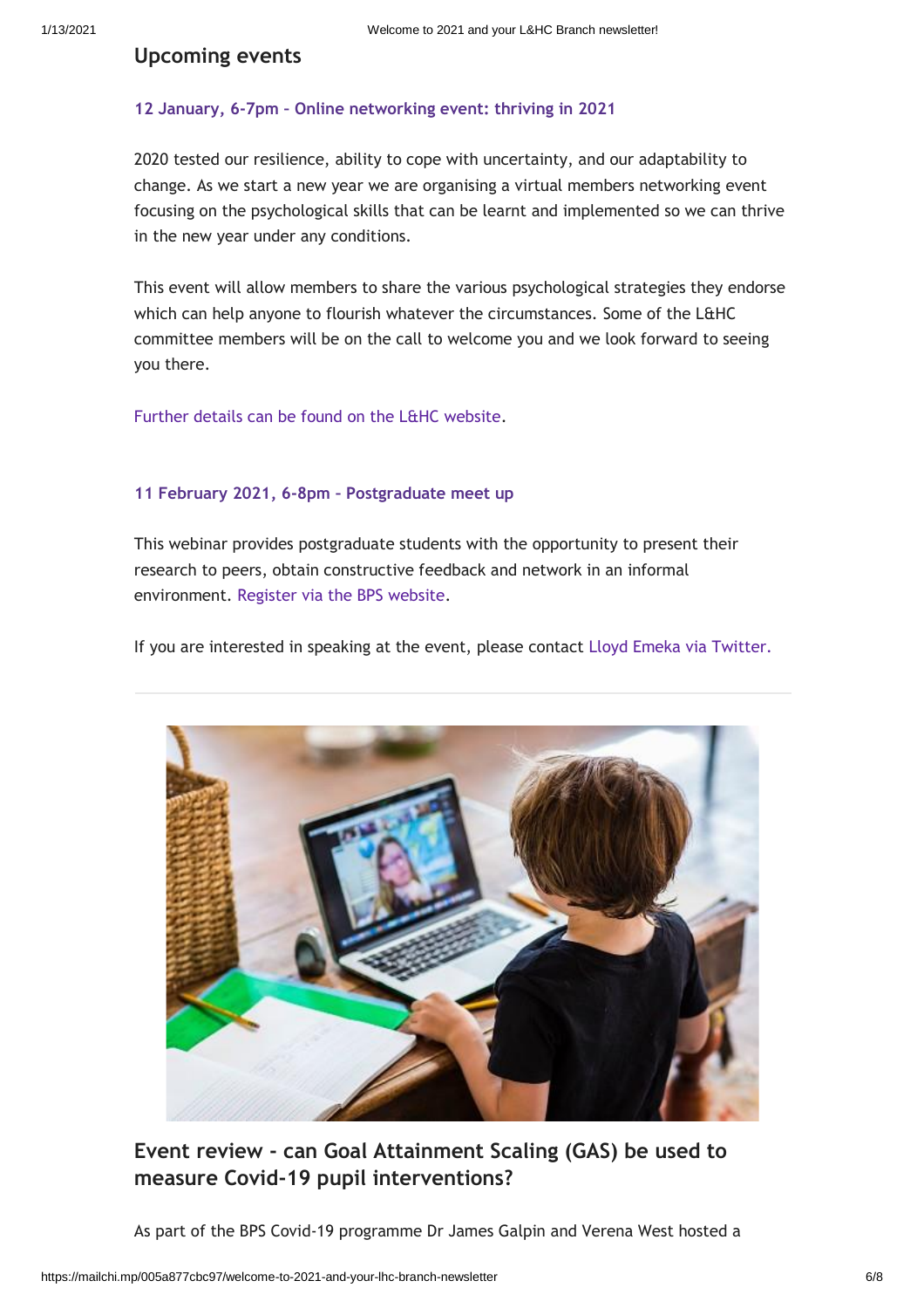#### 1/13/2021 Welcome to 2021 and your L&HC Branch newsletter!

webinar entitled 'can Goal Attainment Scaling (GAS) be used to measure the impact of Covid-19 related pupil interventions'?

The strengths and limitations of GAS were discussed, as well as how they could be adapted from clinical practice, in the form of Goal Based Outcomes (GBOs), for usage in educational contexts. This was a particularly relevant subject as children and young adults spent a considerable amount of the Spring and Summer school terms at home because of the national lockdown.

Reintegrating them back into school life post lockdown presents some potential challenges which would require additional interventions to enhance their wellbeing and academic progress. GAS and GBOs were proposed as appropriate tools for measuring the impact of such interventions.

Educational settings traditionally adopt universal test criteria to measure academic progress. However, the proposed tools create an opportunity for practitioners and educationalists to utilise qualitative techniques for measurement.

In addition to this event, there are various [Covid-19 free-access publications a](https://www.bps.org.uk/coronavirus-resources)nd webinars available on the BPS website to support practitioners and educationalists with their work.

**Olga Cecilia Farach L&HC Committee Member**



# **Ethics guidelines for internet-mediated research – share your views**